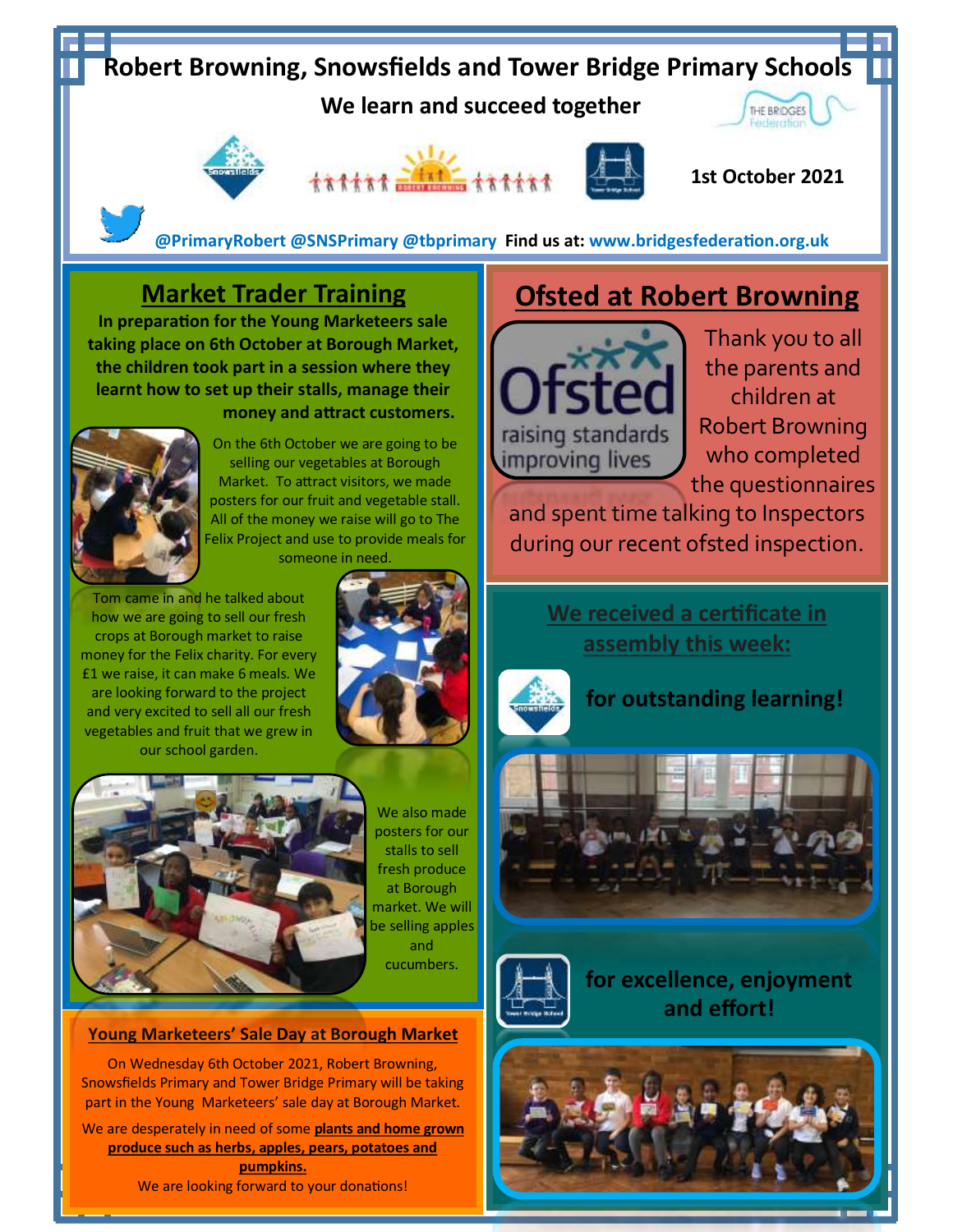# **Notice**

#### **RESPECT OF STAFF**

Please can we remind all parents and carers that staff have a right to work in a place without being verbally abused, shouted at or spoken to in an aggressive manner. If you have an issue that you would like to discuss, please call the school office and ask to speak to a member of the Leadership Team.

#### **GDPR**

Under the General Data Protection Regulation (GDPR) the school has a privacy notice which can be viewed on our website that details who we are, what we are going to do with the information you have provided us with and who we will share it with. Please follow this link for further information: [https://thebridgesfederation.org.uk/home/](https://thebridgesfederation.org.uk/home/policies/)

#### [policies/](https://thebridgesfederation.org.uk/home/policies/)

#### **Tom's London Marathon Fund Raising**

I'm raising money for the Evelina Children's Hospital to help fund some of their vital emergency services. This includes their Children's A&E and intensive care, as well as community



services. Your support will also help to fund their Children and Young Adolescent Mental Health Services (CAMHS) and Speech and Language Therapy support for families and children.

Please click on the link below to donate: [uk.virginmoneygiving.com/](http://uk.virginmoneygiving.com/ThomasEdge1)

[ThomasEdge1](http://uk.virginmoneygiving.com/ThomasEdge1)

## **Year 6 Secondary School Applications**

The **deadline** to **apply online**  for a place at secondary school for September 2022 is **31st October 2021**. If you haven't already applied and you are unfamiliar with the application process, please ring the school office and ask to speak to: Emma and Michelle at **Robert Browning** or Maureen and Michelle at **Snowsfields** and **Tower Bridge**. They will be more than happy to assist you. **Your child was given an essential** 

**guide to education that has 21 Southwark secondary schools listed with upcoming open days and a page of really useful information on how to apply.**



**Once you have decided on the schools you would like to have on your application, we** 

**will be more than happy to help you with your online application.**